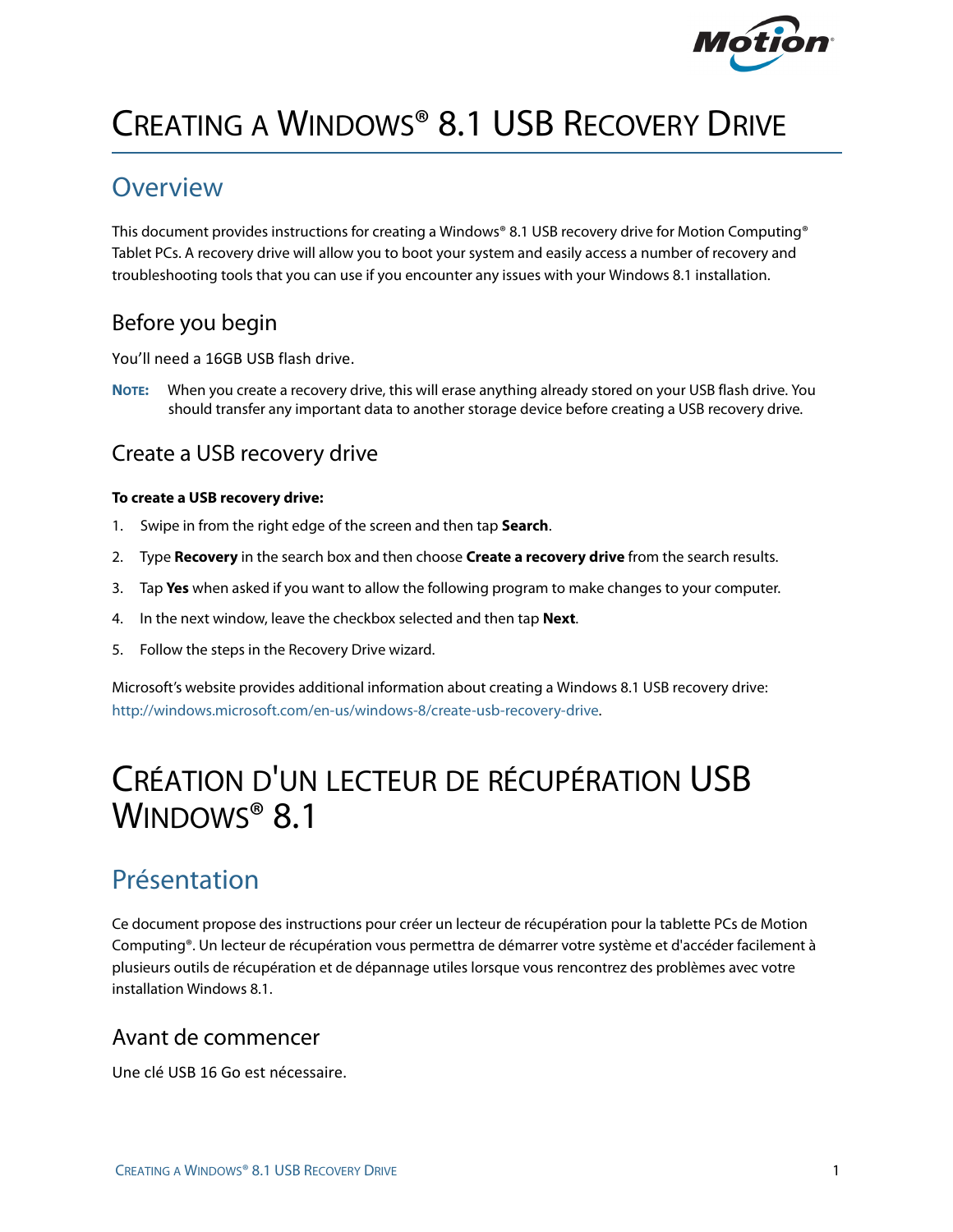**REMARQUE:** Lorsque vous créez un lecteur de récupération, tout ce qui est stocké sur votre clé USB est effacé. Transférez toutes les données importantes vers un autre périphérique de stockage avant de créer un lecteur de récupération USB.

#### Créer un lecteur de récupération USB

#### **Pour créer un lecteur de récupération USB :**

- 1. Faites glisser votre doigt depuis la droite de l'écran puis appuyez sur **Rechercher**.
- 2. Saisissez **Récupération** dans la zone de recherche puis choisissez **Créer un lecteur de récupération** dans les résultats de la recherche.
- 3. Appuyez sur **Oui** lorsqu'il vous est demandé si vous souhaitez que le programme suivant effectue des modifications sur votre ordinateur.
- 4. Dans la fenêtre suivante, laissez la case sélectionnée et appuyez sur **Suivant**.
- 5. Suivez les étapes de l'assistant Lecteur de récupération.

Le site Internet de Microsoft contient des informations supplémentaires sur la création d'un lecteur de récupération USB Windows 8.1 [http://windows.microsoft.com/fr-ca/windows-8/create-usb-recovery-drive.](http://windows.microsoft.com/fr-ca/windows-8/create-usb-recovery-drive)

# ERSTELLEN EINES USB-WIEDERHERSTELLUNGSLAUFWERKS UNTER WINDOWS® 8.1

# Übersicht

Dieses Dokument enthält Anweisungen zum Erstellen eines USB-Wiederherstellungslaufwerks für den Motion Computing® Tablet PCs unter Windows® 8.1. Mithilfe eines Wiederherstellungslaufwerks können Sie das System starten und problemlos auf eine Vielzahl von Wiederherstellungs- und Fehlerbehebungstools zugreifen, die Sie im Fall von Problemen mit Ihrer Windows 8.1-Installation verwenden können.

#### Vorbereitung

Sie benötigen einen USB‐Speicherstick mit 16 GB.

**HINWEIS:** Beim Erstellen eines Wiederherstellungslaufwerks werden alle bereits auf dem USB-Speicherstick vorhandenen Daten gelöscht. Übertragen Sie deshalb alle wichtigen Daten auf ein anderes Speichergerät, bevor Sie ein USB-Wiederherstellungslaufwerk erstellen

#### Erstellen eines USB-Wiederherstellungslaufwerks

#### **So erstellen Sie ein USB-Wiederherstellungslaufwerk:**

- 1. Führen Sie vom rechten Bildschirmrand aus eine Streifbewegung aus, und tippen Sie dann auf **Suche**.
- 2. Geben Sie im Suchfeld **Wiederherstellung** ein und wählen Sie dann unter den Suchergebnissen **Wiederherstellungslaufwerk erstellen** aus.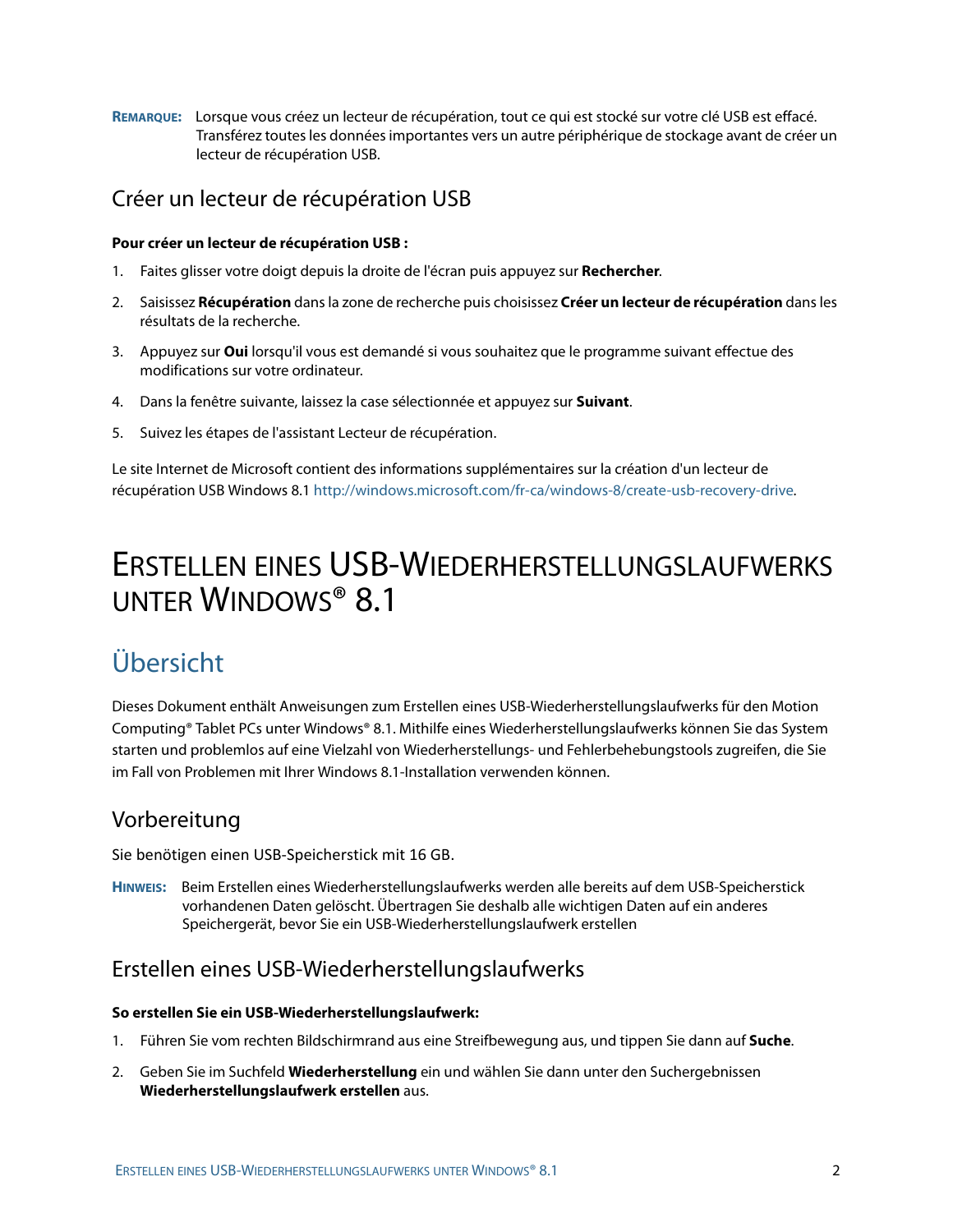

- 3. Wenn Sie gefragt werden, ob das folgende Programm Änderungen an Ihrem Computer vornehmen darf, tippen Sie auf **Ja**.
- 4. Lassen Sie im nächsten Fenster das Kontrollkästchen aktiviert, und tippen Sie dann auf **Weiter**.
- 5. Führen Sie die Schritte im Assistenten für das Wiederherstellungslaufwerk aus.

Auf der Website von Microsoft finden Sie weitere Informationen zum Erstellen eines USB-Wiederherstellungslaufwerks unter Windows 8.1. [http://windows.microsoft.com/de-de/windows-8/create-usb-recovery-drive.](http://windows.microsoft.com/de-de/windows-8/create-usb-recovery-drive)

# CREACIÓN DE UNA UNIDAD DE RECUPERACIÓN USB EN WINDOWS<sup>®</sup> 8.1

# Descripción general

Este documento proporciona instrucciones para crear una unidad de recuperación USB en Windows® 8.1 para el Tablet PCs de Motion Computing®. Una unidad de recuperación le permitirá arrancar su sistema y acceder de forma sencilla a una serie de herramientas de recuperación y de solución de problemas que puede utilizar si surgen problemas con su instalación de Windows 8.1.

#### Antes de empezar

Necesitará una unidad flash USB de 16 GB.

**NOTA:** Cuando cree una unidad de recuperación se borrarán todos los datos que contuviera la unidad flash USB. Deberá transferir los datos importantes a otro dispositivo de almacenamiento antes de crear una unidad de recuperación USB.

### Cree una unidad de recuperación USB

#### **Para crear una unidad de recuperación USB:**

- 1. Deslice desde el borde derecho de la pantalla y toque **Buscar**.
- 2. Introduzca **Recuperación** en el cuadro de búsqueda y seleccione **Crear una unidad de recuperación** en los resultados de la búsqueda.
- 3. Toque **Sí** cuando se le solicite permitir que el programa realice cambios en su sistema.
- 4. En la siguiente ventana, deje la casilla de verificación marcada y toque **Siguiente**.
- 5. Siga los pasos del asistente de la unidad de recuperación.

El sitio Web de Microsoft proporciona información adicional sobre la creación de una unidad de recuperación USB en Windows 8.1: [http://windows.microsoft.com/en-us/windows-8/create-usb-recovery-drive.](http://windows.microsoft.com/en-us/windows-8/create-usb-recovery-drive)